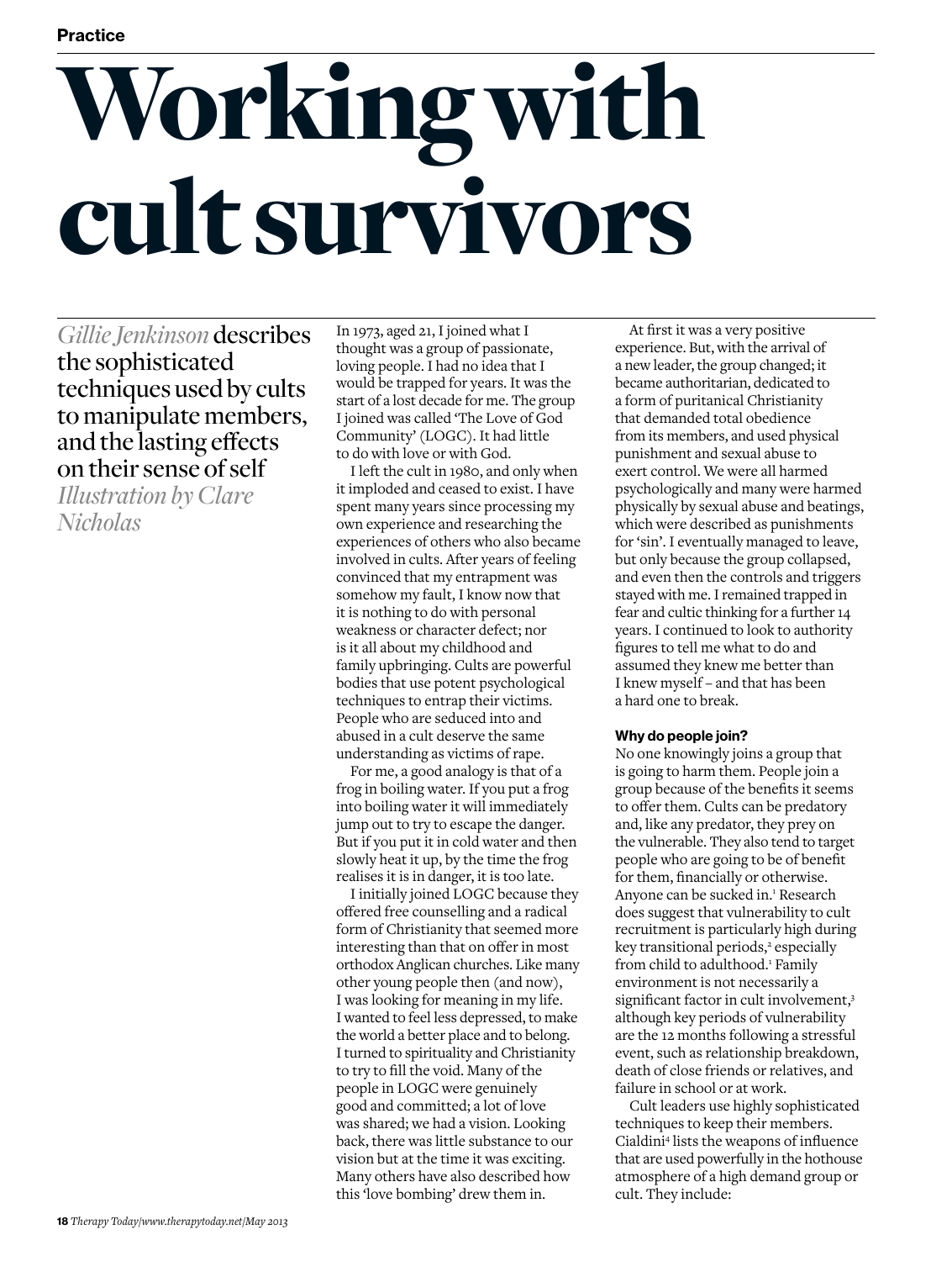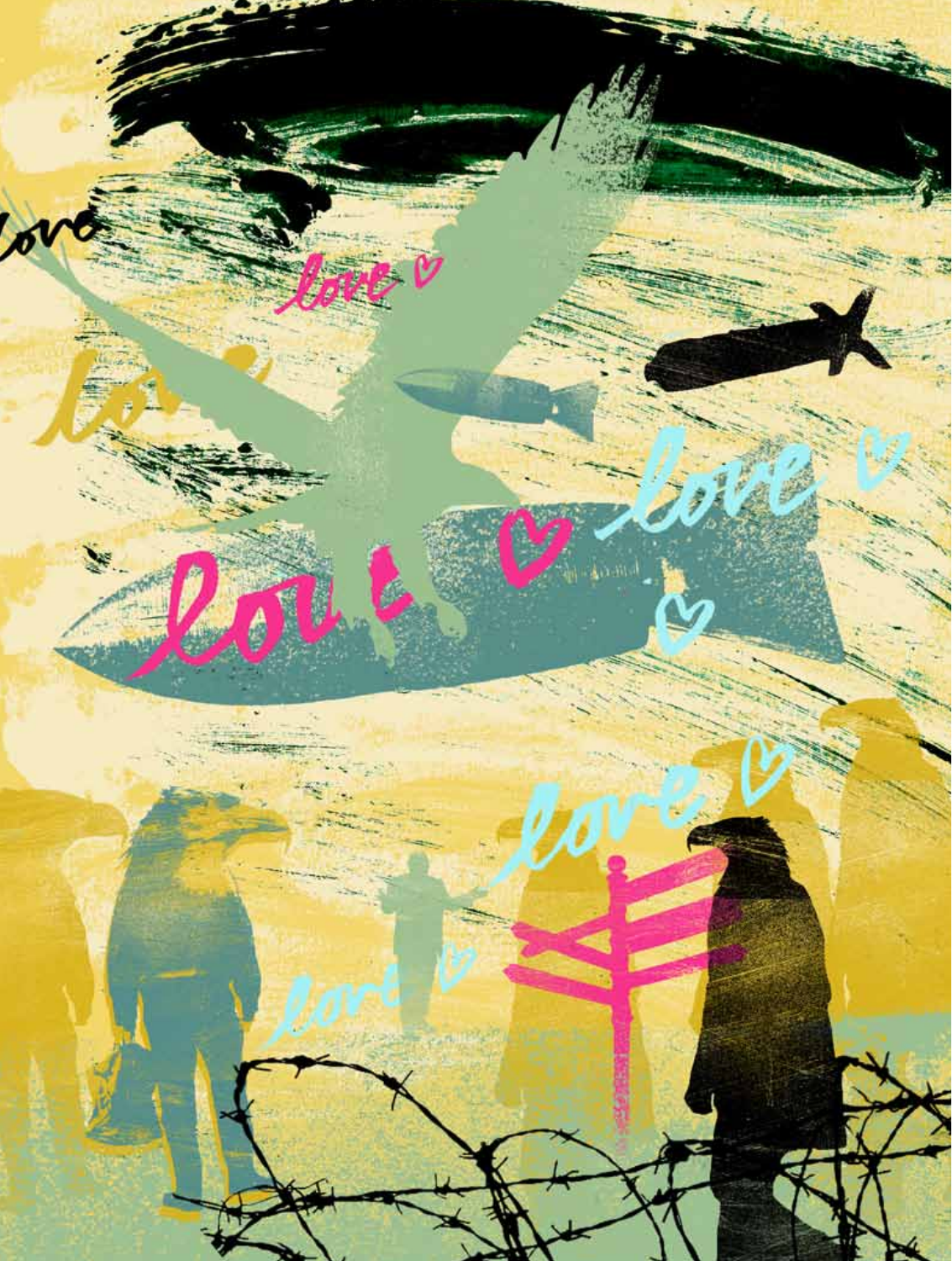### **References**

1. Singer MT. Cults in our midst. San Francisco, CA: Jossey-Bass; 2003.

2. Goldberg L. Guidelines for therapists. In MD Langone (ed). Recovery from cults. London: WW Norton and Sons; 1993 (pp232–250).

3. Maron N, Braverman J. Family environment as a factor in vulnerability to cultic involvement. Cultic Studies Journal 1988; 5(10): 23–37. 4. Cialdini R. Influence: the psychology of persuasion. New York: HarperBusiness; 2006.

5. Langone MD. Recovery from cults. London: WW Norton and Sons, 1993.

6. Kendall L. A psychological exploration into the effects of former membership of extremist authoritarian sects. Doctoral dissertation. Chalfont St Giles: Buckinghamshire Chilterns University College; 2006.

7. Temerlin JW, Temerlin MK. Some hazards of the therapeutic relationship. Cultic Studies Journal 1986; 3: 234–242. 8. INFORM (www.inform.ac). Accessed August 2011. 9. Cult Information Centre. www.cultinformation.org.uk

# **What is a cult?**

Langone defines a cult as 'a group or movement that, to a significant degree:<sup>5</sup> a) exhibits great or excessive devotion or dedication to some person, idea, or thing b) uses a thought-reform programme to persuade, control, and socialise members (ie to integrate them into the group's unique pattern of relationships, beliefs, values, and practices) c) systematically induces states of psychological dependency in members d) exploits members to advance the leadership's

goals, and e) causes psychological

harm to members, their families and the community.'

Kendall<sup>6</sup> uses the term 'high demand group' to describe cult-like groups. This is a better description for cults that have a very high intensity but are not closed to outside influences. Another commonly used term is 'extremist authoritarian sect'.6 Sociologists use the term New Religious Movements (NRMs) or New Religions, but not all cults are religious and not all new religions are cultic.

A cult can be any size. It can even be a one-on-one relationship where one individual has a hold over the other and uses spiritual/ mental or physical violence to exert their power. Some domestic violence situations can be defined as cultic.

Cults can be spiritual, self-developmental or political. Psychotherapy cults can be some of the most damaging and toxic.7

A number of cases have been reported where a therapist has drawn clients and therapeutic group members into an intense relationship where the

therapist controls and micro-manages their lives. In some cases huge sums of money have been extracted from clients. When a therapist evolves into a spiritual leader the dynamics of the 'therapeutic' and 'spiritual' can combine in a lethal mix to render their clients helpless, dependent, traumatised and psychologically imprisoned.

Contrary to common belief, cults are not an American phenomenon: there are an estimated 800 NRMs8 and between 1,000 and 1,500 cults currently in the UK.9

• reciprocity – the pressure to repay what another person has provided. This rule can kick in from the very first contact with a cult when the victim is entrapped by the offer of spiritual enlightenment, a free meal, mystical experiences or simply love bombing • commitment and consistency – once someone has been manipulated into making the initial commitment, they will be more ready to agree to further requests

•social proof – you are told that others, who may be role models, have done whatever they want you to do

• liking – people tend to say yes to requests from people they know and like, so cults will often present a friendly and loving face

• authority – Milgram's studies on obedience demonstrate how easily we will comply with requests from an authority figure

• scarcity – cults use high pressure sales techniques to persuade the

victim of their privilege in being invited to become a member.

Many cults use thought reform to create totalitarian control.<sup>10</sup> Lifton identifies eight components of thought reform:10

• milieu control – communication, and often access to TV, newspapers, food, sleep and sex, are controlled

• mystical manipulation – contrived spontaneity creates mystique, which is then used to justify manipulation

 $\bullet$  the demand for purity – who you were is of no account any more; you have to become 'pure' as defined by the group

• the cult of confession – recruits are pressured into confessing 'sins', 'lack of enlightenment' or 'negativity' and this is then used against them by the group or cult leader

• the 'sacred science' – it is only the cult leader or group that holds the ultimate moral vision

•loading the language – use of thought-

terminating clichés that only members understand or think they understand • doctrine over person – the belief system is more important than the reality and wellbeing of individuals • dispensing of existence – the group or cult leader decides who has the right

to exist and who does not – those outside are 'going to hell', 'part of the negativity', 'unenlightened'.

Other common techniques include provoking phobias and fears to enforce obedience and ensure that members are too frightened to leave, for fear that something awful will happen to them,<sup>11</sup> and separating people from all that is familiar, including family and friends. New recruits may be taken away on encounter groups or high intensity training courses in an unfamiliar place, which can very quickly destabilise them. Some cults move their members around the world; in some cases parents have not seen or heard from their adult children for many years.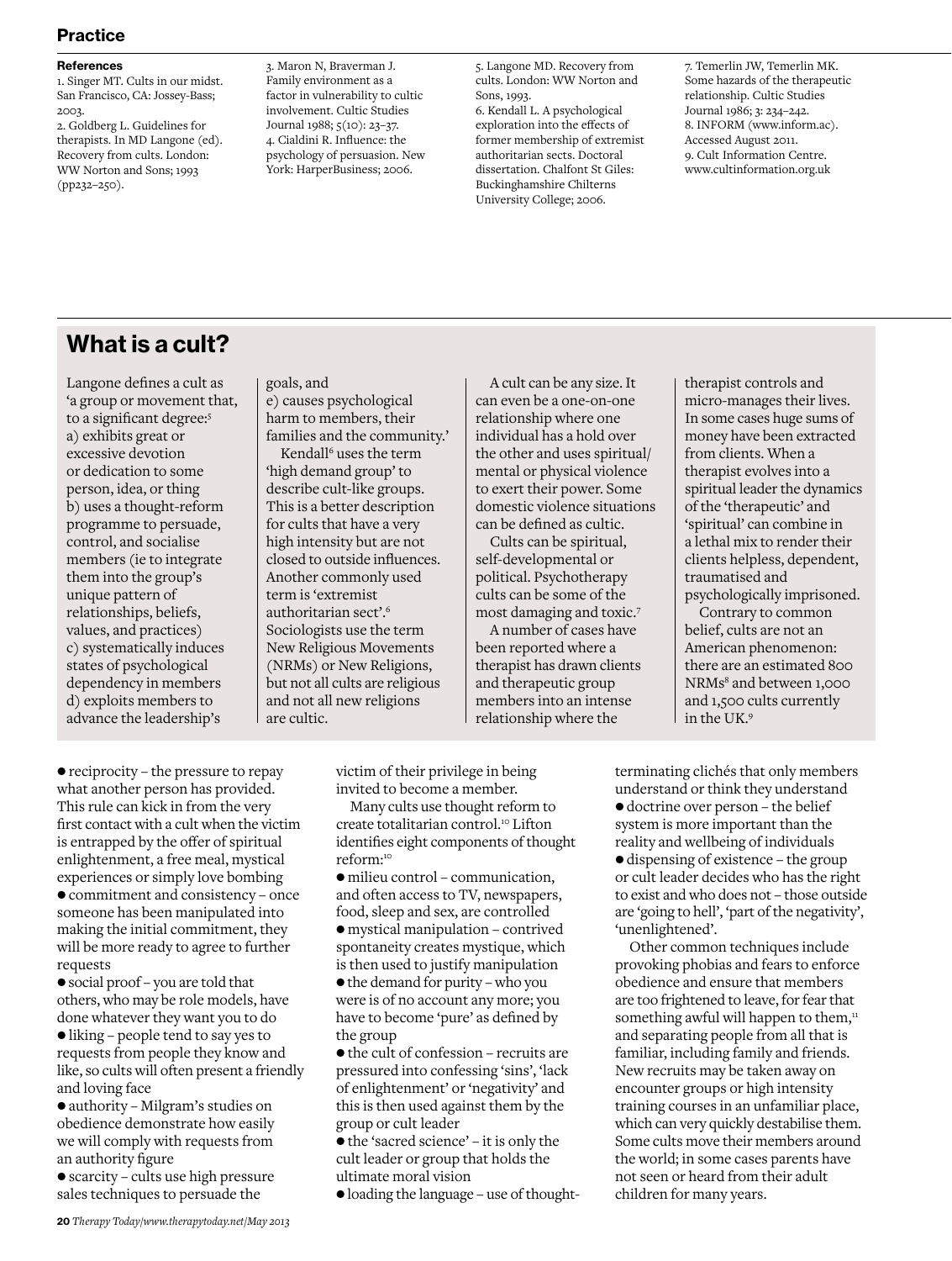10. Lifton RJ. Thought reform and the psychology of totalism: a study of 'brainwashing' in China. Chapel Hill, NC: University of North Carolina Press; 1961. 11. Hassan S. Releasing the bonds: empowering people to think for themselves. Somerville, MA: Freedom of Mind Press; 2000.

12. Jenkinson G. An investigation into cult pseudo-personality: what is it and how does it form? Cultic Studies Review 2008; 7(3): 199. 13. West LJ. A psychiatric overview of cult-related phenomena. Journal of Nervous and Mental Disorders 1994; 21: 1–19.

14. Lalich J, Tobias M. Take back your life: recovery from cults and abusive relationships. Pt Richmond, CA: Bay Tree Publishing; 2009.

15. Hall D. The effects of an African Caribbean heritage: living as a problem. In: Lago C (eds). The handbook of transcultural counselling and psychotherapy. Maidenhead, Berks: McGraw-Hill/Open University Press; 2012 (pp231–241). 16. Lifton R. Thought reform and the psychology of totalism. Chapel Hill, NC: University of North Caroline Press, 1961.

All of these psychological techniques create control and lead to identity loss and confusion, which in turn lead to the creation of a cult pseudo-personality.<sup>1,12</sup> In West's words:13 'Individuals subjected to [prolonged stress] may adapt through dissociation by generating an altered persona, or pseudo identity.'

I underwent a complete change in personality after joining the cult. I had been feisty, flirtatious, depressed at times and 'quite a character'. When I left I was timid, cried a good deal of the time, was desperate to be 'a good girl' and terrified I would step out of line or upset others. I now see this as my 'cult pseudo-personality' and it is one of the major issues with which former members may struggle on leaving.12 The development of the cult pseudo-personality can be seen as a form of introjection. It was only when I began to understand how these dynamics had worked on me in LOGC that I was able to start my walk towards freedom.

## **How therapists can help**

People leave a cult for a number of reasons. Some are asked to leave (throw-aways); some leave of their own volition (runaways); some have mental breakdowns and are no longer useful to the group and are therefore thrown out (castaways).<sup>14</sup> It is difficult for anyone leaving a cult; throw-aways and castaways may feel rejected and a failure, alongside the feeling of relief at being out. Those who leave a large group that continues after their departure have particular difficulties, especially with self-doubt: if all those other people stayed, maybe I am wrong and they are right? Some people may be leaving family and friends behind in the cult – perhaps the only family and friends they have – which is both difficult and dangerous because they may be at higher risk of going back or even suicide.

Writing this article has been hard for me. Even though I have spent many years researching and working through my cult experience and now work therapeutically with former cult members, I still fear that people will judge me or think me stupid for joining a cult. This is why it can be so hard for former cult members to go to a therapist for help.<sup>1</sup>

You are likely to ask what drew me into a cult. This will leave me feeling even more foolish: I should have known better; obviously it was because I was so messed up. If you had asked me 'How does that feel?' I could not have told you, because I spent years learning not to feel. I (my cult pseudo-personality) was defined by others; they told me who I was and what I believed. I had to sever all emotional ties with friends, family and with my heritage.15 I lost the ability to think my own thoughts and feel my own feelings. All I knew was what the cult taught me: that it was my fault.

You might move on to ask me about my family. You are likely to assume the cult was able to take me over because of childhood issues. That is what you are trained to do, but it just doesn't help.

The danger for therapists is that you may be unknowingly dealing with the cult pseudo-personality; you aren't reaching the pre-cult personality. The therapist needs to be able to provide information about cult techniques and how they work. This will help the client identify and understand what was done to them and the tricks that were used to lure them in and keep them in. You need to understand and be able to explain thought reform, to help the client identify how and where these influences are still dictating their life.

When I found a specialist counsellor who understood about cults and was able to give me information, I began to recover quite quickly. Once I understood about cultic dynamics,

I was able to go into psychotherapy safely. The key for me was understanding the cult and how it operated; I think this is true for other former members.

With the right sort of support and therapy, former members can recover well. I find this work hugely rewarding as I see many former members gain clarity on, and make meaning of, their experiences and start to walk free. I use my personal experience to inform my work whilst ensuring I have necessary supervision and therapeutic support. I have a passion for this work and this fuels my drive to see former members' needs heard and attended to by the therapeutic community.

*Gillie Jenkinson is a MBACP and accredited with UKCP. She is an international speaker and trainer. She has published a number of articles on cult recovery. She has developed an intensive, relational, psycho-educational counselling approach for former cult members called 'Post Cult Counselling' (PCC) and is currently engaged in a PhD programme to research the most effective approach to working with former members. For further information on training or to take part in the research, please email gillie@hopevalleycounselling.com or visit www.hopevalleycounselling.com*

*The International Cultic Studies Association Conference takes place in Trieste, Italy, on 4–6 July 2013. See http://icsahome.com*

*Gillie Jenkinson will be running two BACP Professional Development Day workshops on 'An introduction to working therapeutically with former members of abusive groups and relationships' on 22 June in Bristol and 7 September in Manchester. For more information and to book, please visit www.bacp.co.uk/events* 

### **Therapy Today** net

*Visit our website (www.therapytoday.net) to read Colin Feltham 'in conversation' with Gillie Jenkinson.*